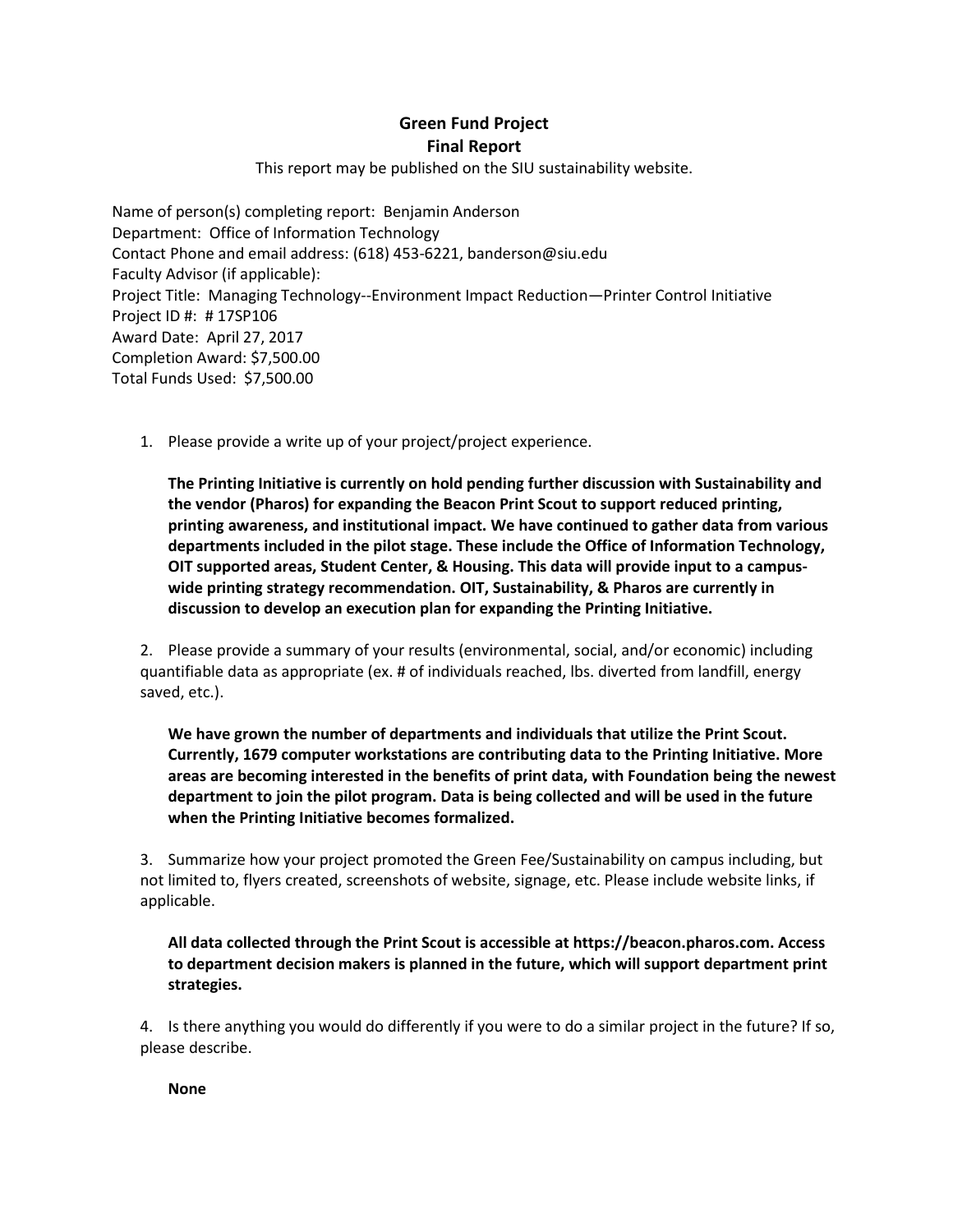5. Please attach a minimum of 5 digital images –these will be images used to promote interest in sustainability projects on campus. These can be photos of the progress of the project or the completed project.



## *Image 5-2*

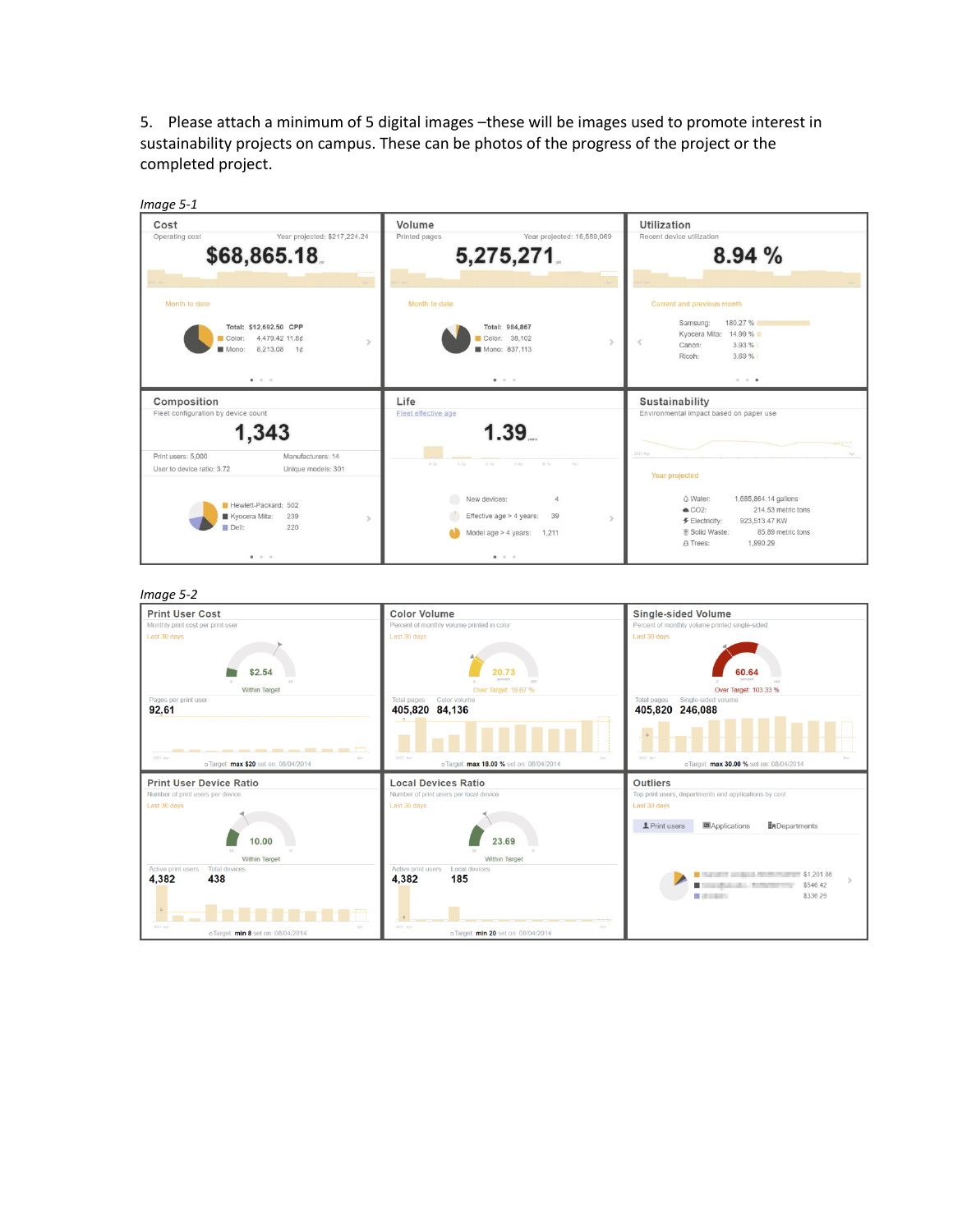

Generated On: 19-Apr-2018 05:09 PM UTC

## Monthly Volume Trend

Account: Southern Illinois University - Carbondale

|                     | 2018-02 | 2018-03                       | <b>Total</b> |  |  |
|---------------------|---------|-------------------------------|--------------|--|--|
| <b>Color Volume</b> | 53.828  | 53,831                        | 701.662      |  |  |
| <b>Total Volume</b> |         | 1,471,876 1,362,750 21,000,80 |              |  |  |

Date Range: 01-Jan-2017 - 31-Mar-2018

**PHAROS** 

*Image 5-4*

## **Sample Department Monthly Statistics**

| <b>Total print</b><br>Color print |                         | Single-sided print                        |                  | Local print                        |                  | Average print per user         |                 | Device statistics               |                |                       |                              |                                                                                  |
|-----------------------------------|-------------------------|-------------------------------------------|------------------|------------------------------------|------------------|--------------------------------|-----------------|---------------------------------|----------------|-----------------------|------------------------------|----------------------------------------------------------------------------------|
| Volume<br>7,563                   | <b>Cost</b><br>\$257.39 | <b>Volume</b><br>1.632<br>21,58% of Total | Cost<br>\$178.74 | Volume<br>4.991<br>65,99% of Total | Cost<br>\$183.19 | Volum<br>779<br>10.3% of Total | Cost<br>\$62.15 | Volume<br>112<br>67 Print Users | Cost<br>\$3.84 | Utilization<br>3.63 % | Print User: Device<br>2.16:1 | fotal savings from print users whose print<br>ost is over cost target<br>\$60.67 |

Page 1 of 5